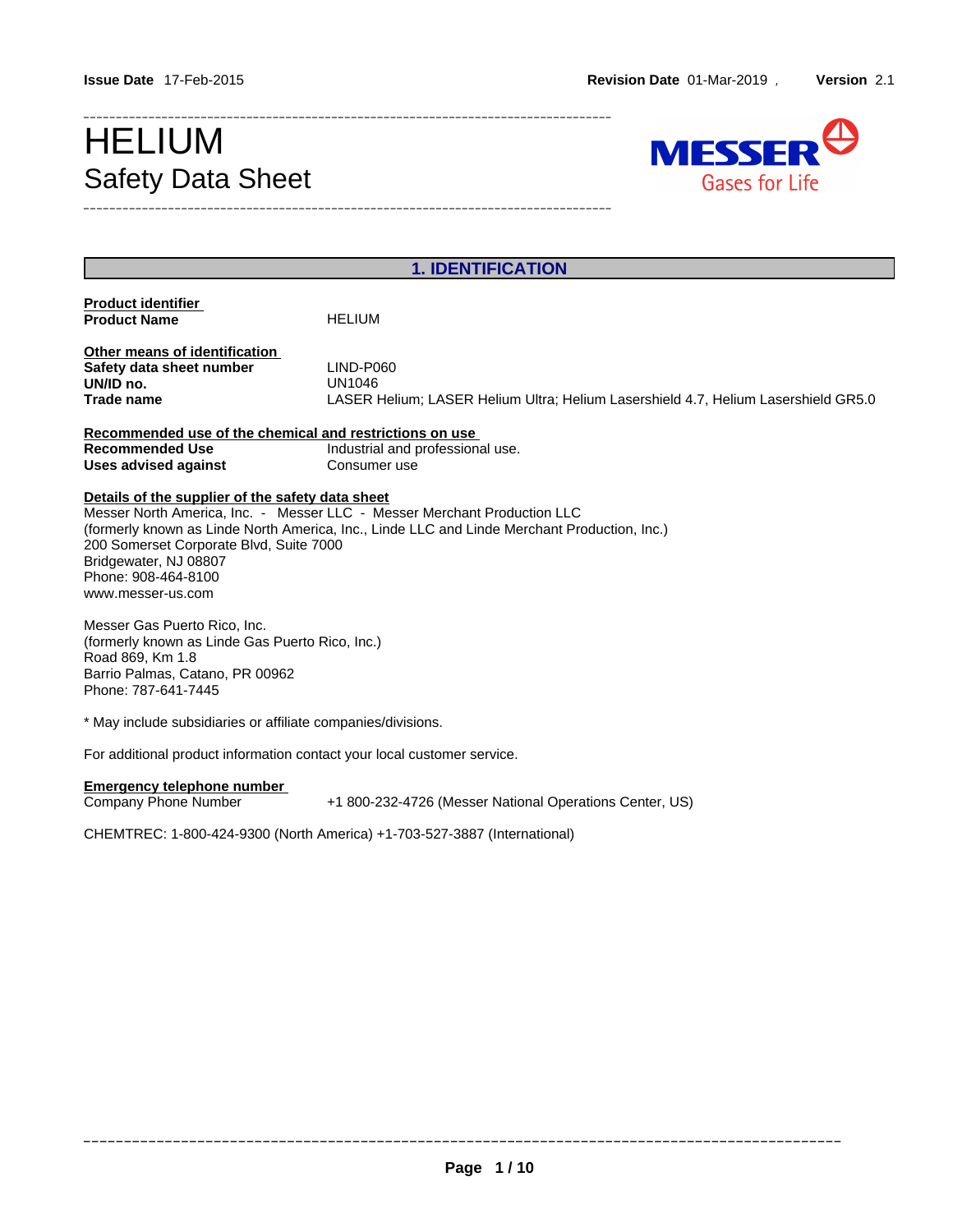# **2. HAZARDS IDENTIFICATION**

# **Classification**

This chemical is considered hazardous by the 2012 OSHA Hazard Communication Standard (29 CFR 1910.1200).

| Gases<br><br>pressure<br>unae<br>555U G                        | $\sim$<br>∪or<br>uas |
|----------------------------------------------------------------|----------------------|
| <b>Simi</b><br>$\sim$ by a signal $\sim$<br>aspnyxiants<br>ነነር | <b>Yes</b>           |

## **Label elements**



**Signal word Warning**

#### **Hazard Statements**

Contains gas under pressure; may explode if heated May displace oxygen and cause rapid suffocation

# **Precautionary Statements - Prevention**

Do not handle until all safety precautions have been read and understood Use and store only outdoors or in a well ventilated place Use a backflow preventive device in piping Use only with equipment rated for cylinder pressure Close valve after each use and when empty

#### **Precautionary Statements - Response**

IF INHALED: Remove person to fresh air and keep comfortable for breathing. Get medical attention/advice.

#### **Precautionary Statements - Storage**

Protect from sunlight when ambient temperature exceeds 52°C/125°F

# **Hazards not otherwise classified (HNOC)**

Not applicable

Intentional inhalation of helium balloon gas can cause asphyxiation, lung damage, and death.

# **3. COMPOSITION/INFORMATION ON INGREDIENTS**

| .<br>' Name<br>Chemical | CAS<br>$\overline{\phantom{a}}$<br>ີ No. | .<br>.<br>olume<br>-70 | Formula<br>----<br>emica |
|-------------------------|------------------------------------------|------------------------|--------------------------|
| <b>IUM</b><br>HE        | $-2 -$<br>7440-59-<br>$\cdot$ .          | -aa<br>.               | - 19                     |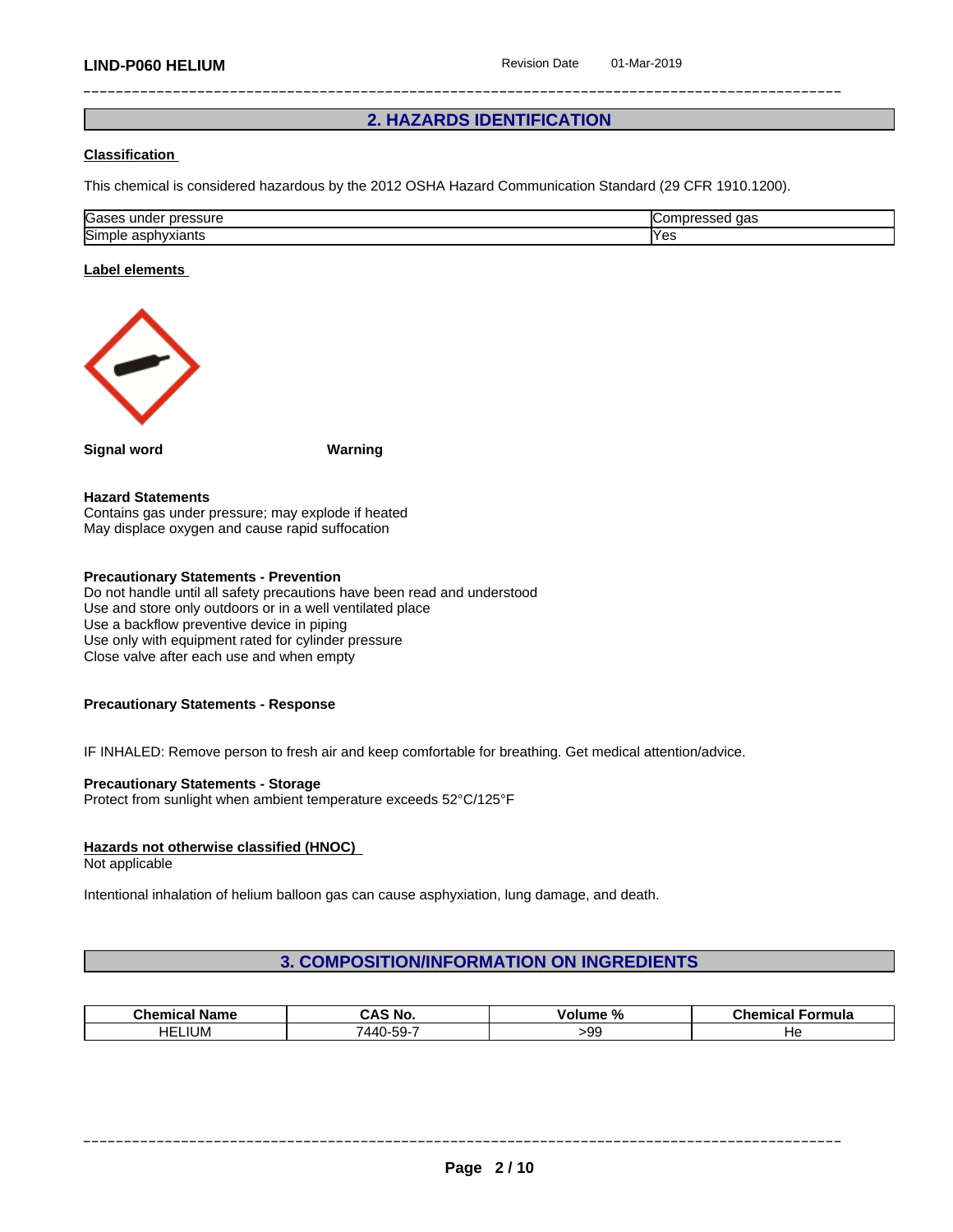# **4. FIRST AID MEASURES**

# **Description of first aid measures**

| <b>General advice</b>                                       | Show this safety data sheet to the doctor in attendance.                                                                                                                                        |
|-------------------------------------------------------------|-------------------------------------------------------------------------------------------------------------------------------------------------------------------------------------------------|
| <b>Inhalation</b>                                           | Remove to fresh air and keep comfortable for breathing. If breathing is difficult, give<br>oxygen. If breathing has stopped, give artificial respiration. Get medical attention<br>immediately. |
| <b>Skin contact</b>                                         | None under normal use. Get medical attention if symptoms occur.                                                                                                                                 |
| Eye contact                                                 | None under normal use. Get medical attention if symptoms occur.                                                                                                                                 |
| Ingestion                                                   | Not an expected route of exposure.                                                                                                                                                              |
| Self-protection of the first aider                          | RESCUE PERSONNEL SHOULD BE EQUIPPED WITH SELF-CONTAINED BREATHING<br>APPARATUS.                                                                                                                 |
| Most important symptoms and offects, both acute and delayed |                                                                                                                                                                                                 |

# **Most important symptoms and effects, both acute and delayed**

**Symptoms** Simple asphyxiant. May cause suffocation by displacing the oxygen in the air. Exposure to oxygen-deficient atmosphere (<19.5%) may cause dizziness, drowsiness, nausea, vomiting, excess salivation, diminished mental alertness, loss of consciousness and death. Exposure to atmospheres containing 8-10% or less oxygen will bring about unconsciousness without warning and so quickly that the individuals cannot help or protect themselves. Lack of sufficient oxygen may cause serious injury or death.

# **Indication of any immediate medical attention and special treatment needed**

**Note to physicians** Treat symptomatically.

# **5. FIRE-FIGHTING MEASURES**

#### **Suitable extinguishing media**

Use extinguishing measures that are appropriate to local circumstances and the surrounding environment.

Unsuitable extinguishing media None.

#### **Specific extinguishing methods**

Continue to cool fire exposed cylinders untilflames are extinguished. Damaged cylinders should be handled only by specialists.

# **Specific hazards arising from the chemical**

Non-flammable gas. Cylinders may rupture under extreme heat.

# **Protective equipment and precautions for firefighters**

As in any fire, wear self-contained breathing apparatus pressure-demand, NIOSH (approved or equivalent) and full protective gear.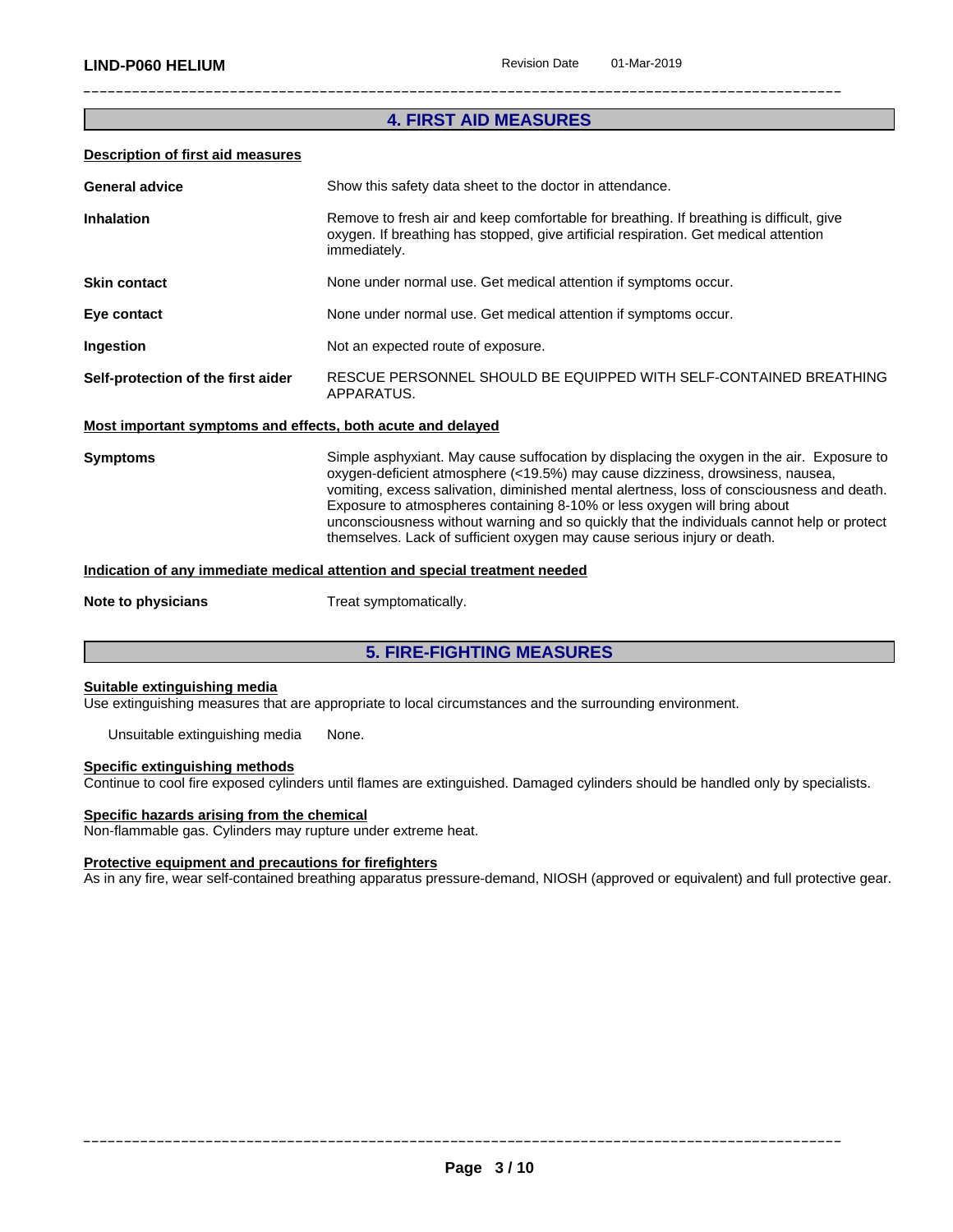# **6. ACCIDENTAL RELEASE MEASURES**

#### **Personal precautions, protective equipment and emergency procedures**

| <b>Personal precautions</b>                          | Evacuate personnel to safe areas. Ensure adequate ventilation, especially in confined<br>areas. Monitor oxygen level. Wear self-contained breathing apparatus when entering area<br>unless atmosphere is proved to be safe.                           |
|------------------------------------------------------|-------------------------------------------------------------------------------------------------------------------------------------------------------------------------------------------------------------------------------------------------------|
| <b>Environmental precautions</b>                     |                                                                                                                                                                                                                                                       |
| <b>Environmental precautions</b>                     | Prevent spreading of vapors through sewers, ventilation systems and confined areas.                                                                                                                                                                   |
| Methods and material for containment and cleaning up |                                                                                                                                                                                                                                                       |
| <b>Methods for containment</b>                       | Stop the flow of gas or remove cylinder to outdoor location if this can be done without risk.<br>If leak is in container or container valve, contact the appropriate emergency telephone<br>number in Section 1 or call your closest Messer location. |
| Methods for cleaning up                              | Return cylinder to Messer or an authorized distributor.                                                                                                                                                                                               |
|                                                      |                                                                                                                                                                                                                                                       |

# **7. HANDLING AND STORAGE**

# **Precautions for safe handling Advice on safe handling** Proper handling, storage of regulating equipment and cylinders is required to safely fill helium balloons. DO NOT ALLOW CHILDREN OR UNQUALIFIED PEOPLE TO OPERATE BALLOON FILLING EQUIPMENT. INTENTIONAL INHALATION OF HELIUM CAN CAUSE SERIOUS LUNG DAMAGE OR DEATH. A balloon filling helium regulator must be attached to the valve before it is opened. Protect cylinders from physical damage; do not drag, roll, slide or drop. When moving cylinders, even for short distance, use a cart designed to transport cylinders. Never attempt to lift a cylinder by its valve protection cap. Never insert an object (e.g. wrench, screwdriver, pry bar,etc.) into valve cap openings. Doing so may damage valve, causing leak to occur. Use an adjustable strap wrench to remove over-tight or rusted caps. Use only with adequate ventilation. Use a backflow preventive device in piping. Use only with equipment rated for cylinder pressure. Close valve after each use and when empty. If user experiences any difficulty operating cylinder valve discontinue use and contact supplier. Ensure the complete gas system has been checked for leaks before use. Never put cylinders into trunks of cars or unventilated areas of passenger vehicles. Never attempt to refill a compressed gas cylinder without the owner's written consent. Never strike an arc on a compressed gas cylinder or make a cylinder a part of an electrical circuit. Only experienced and properly instructed persons should handle gases under pressure. Always store and handle compressed gas cylinders in accordance with Compressed Gas Association, pamphlet CGA-P1, Safe Handling of Compressed Gases in Containers. **Conditions for safe storage, including any incompatibilities Storage Conditions** Store in cool, dry, well-ventilated area of non-combustible construction away from heavily trafficked areas and emergency exits. Keep at temperatures below 52°C / 125°F. Cylinders should be stored upright with valve protection cap in place and firmly secured to prevent falling. Use a "first in-first out" inventory system to prevent full cylinders from being stored for excessive periods of time. Full and empty cylinders should be segregrated. Stored containers should be periodically checked for general condition and leakage. **Incompatible materials** None known.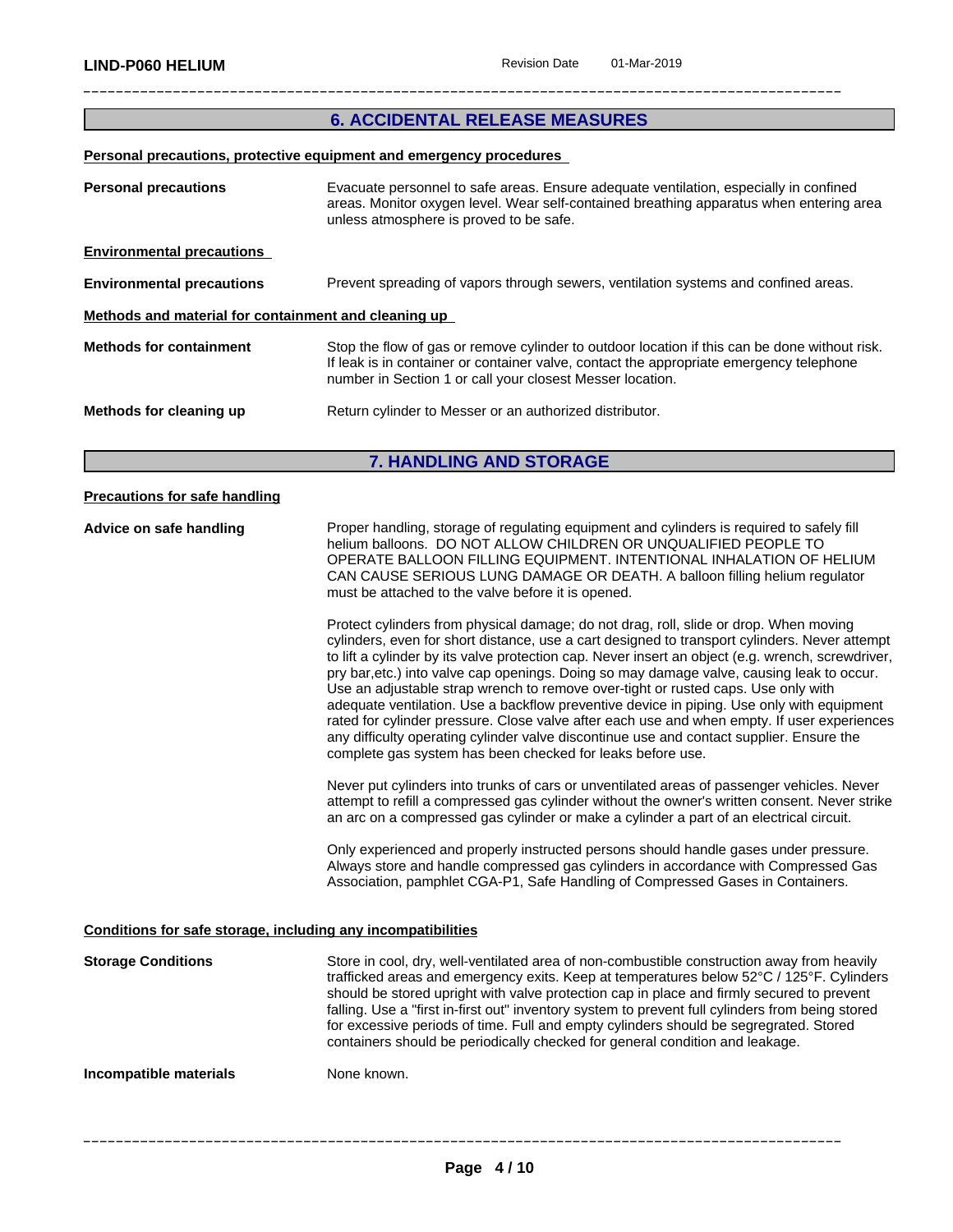# **8. EXPOSURE CONTROLS/PERSONAL PROTECTION**

# **Control parameters**

# **Exposure Guidelines**

| <b>Chemical Name</b> | <b>ACGIH TLV</b>                                     | <b>OSHA PEL</b><br>−⊏∟ | <b>NIOSH IDLH</b> |
|----------------------|------------------------------------------------------|------------------------|-------------------|
| ELIUM<br>HEı         | Minimar<br>Appendix<br>ء -<br><u>JGG </u>            | None                   | None              |
| 7440-59-7            | $\overline{\phantom{0}}$<br>Content<br>Jxvaen C<br>. |                        |                   |

*ACGIH TLV: American Conference of Governmental Industrial Hygienists - Threshold Limit Value. OSHA PEL: Occupational* Safety and Health Administration - Permissible Exposure Limits. NIOSH IDLH: Immediately Dangerous to Life or Health

#### **Appropriate engineering controls**

**Engineering Controls** Local exhaust ventilation to prevent accumulation of high concentrations and maintain air-oxygen levels at or above 19.5%. Oxygen detectors should be used when asphyxiating gases may be released. Systems under pressure should be regularly checked for leakages.

# **Individual protection measures, such as personal protective equipment**

| Eye/face protection                   | Wear safety glasses with side shields (or goggles).                                                                                               |
|---------------------------------------|---------------------------------------------------------------------------------------------------------------------------------------------------|
| Skin and body protection              | Work gloves and safety shoes are recommended when handling cylinders.                                                                             |
| <b>Respiratory protection</b>         | Use positive pressure airline respirator with escape cylinder or self contained breathing<br>apparatus for oxygen-deficient atmospheres (<19.5%). |
| <b>General Hygiene Considerations</b> | Handle in accordance with good industrial hygiene and safety practice.                                                                            |

# **9. PHYSICAL AND CHEMICAL PROPERTIES**

# **Information on basic physical and chemical properties**

| <b>Physical state</b>            | Gas               |
|----------------------------------|-------------------|
| Appearance                       | Colorless         |
| Odor                             | Odorless          |
| <b>Odor threshold</b>            | Not applicable    |
| рH                               | Not applicable    |
| Melting/freezing point           | Not applicable    |
| <b>Evaporation rate</b>          | Not applicable    |
| Flammability (solid, gas)        | Non-flammable gas |
| Lower flammability limit:        | Not applicable    |
| <b>Upper flammability limit:</b> | Not applicable    |
| <b>Flash point</b>               | Not applicable    |
| <b>Autoignition temperature</b>  | No data available |
| <b>Decomposition temperature</b> | No data available |
| <b>Water solubility</b>          | Slightly soluble  |
| <b>Partition coefficient</b>     | No data available |
| <b>Kinematic viscosity</b>       | Not applicable    |

| <b>Chemical Name</b> | <b>Molecular</b><br>weiaht | <b>Boiling</b><br>point/range | Vapor Pressurel | Vapor density<br>$(air = 1)$ | <b>Gas Density</b><br>ka/m $3@20^{\circ}$ C | <b>Critical</b><br>Temperature |
|----------------------|----------------------------|-------------------------------|-----------------|------------------------------|---------------------------------------------|--------------------------------|
| <b>HELIUM</b>        | 4.00                       | $-268.9 °C$                   | Above critical  | 0.138                        | .165                                        | $-267.9 °C$                    |
|                      |                            |                               | temperature     |                              |                                             |                                |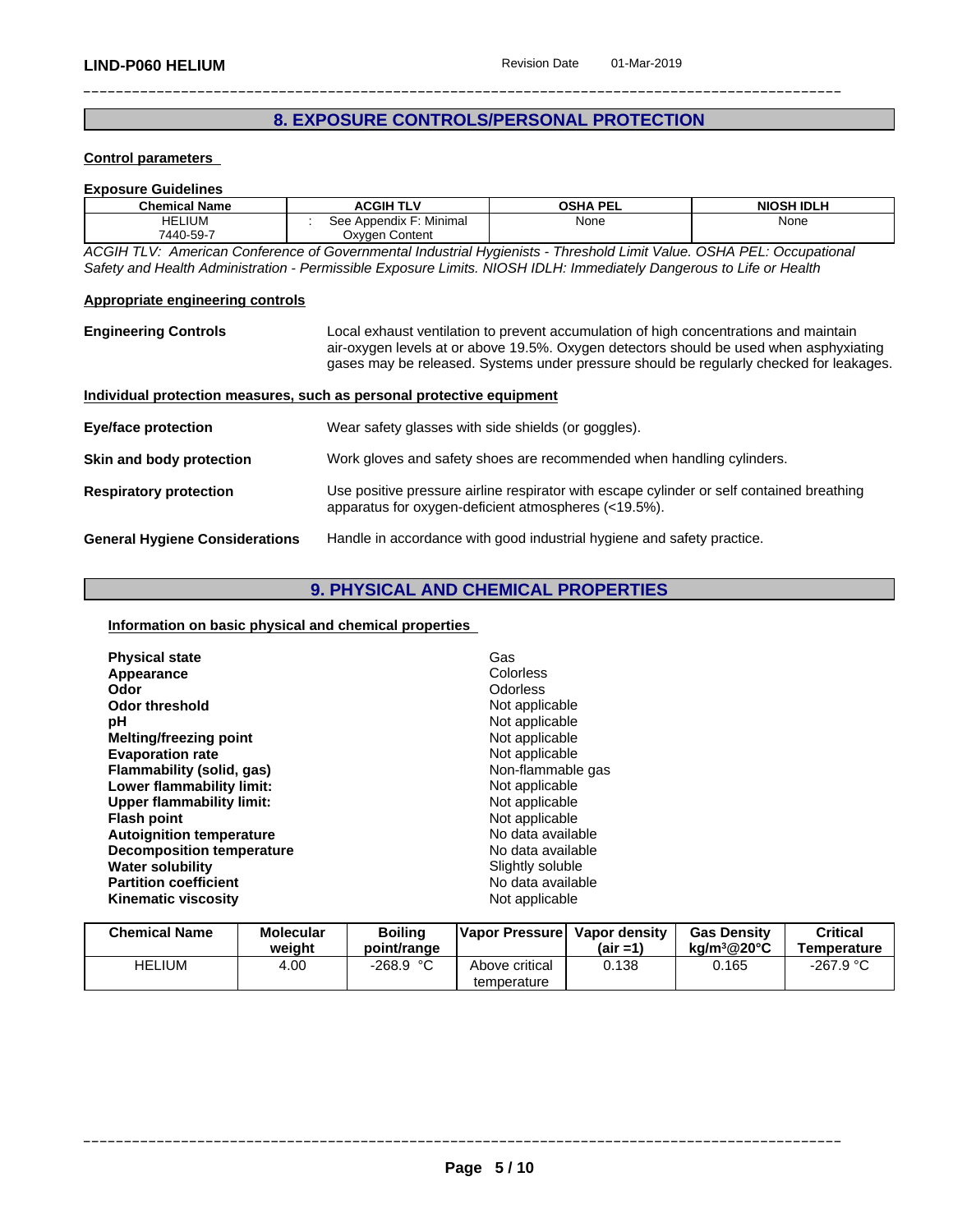# **10. STABILITY AND REACTIVITY**

# **Reactivity**

Not reactive under normal conditions

# **Chemical stability**

Stable under normal conditions.

#### **Explosion data**

**Sensitivity to Mechanical Impact** None. **Sensitivity to Static Discharge** None.

# **Possibility of Hazardous Reactions**

None under normal processing.

# **Conditions to avoid**

None under recommended storage and handling conditions (see Section 7).

#### **Incompatible materials** None known.

**Hazardous Decomposition Products** None known.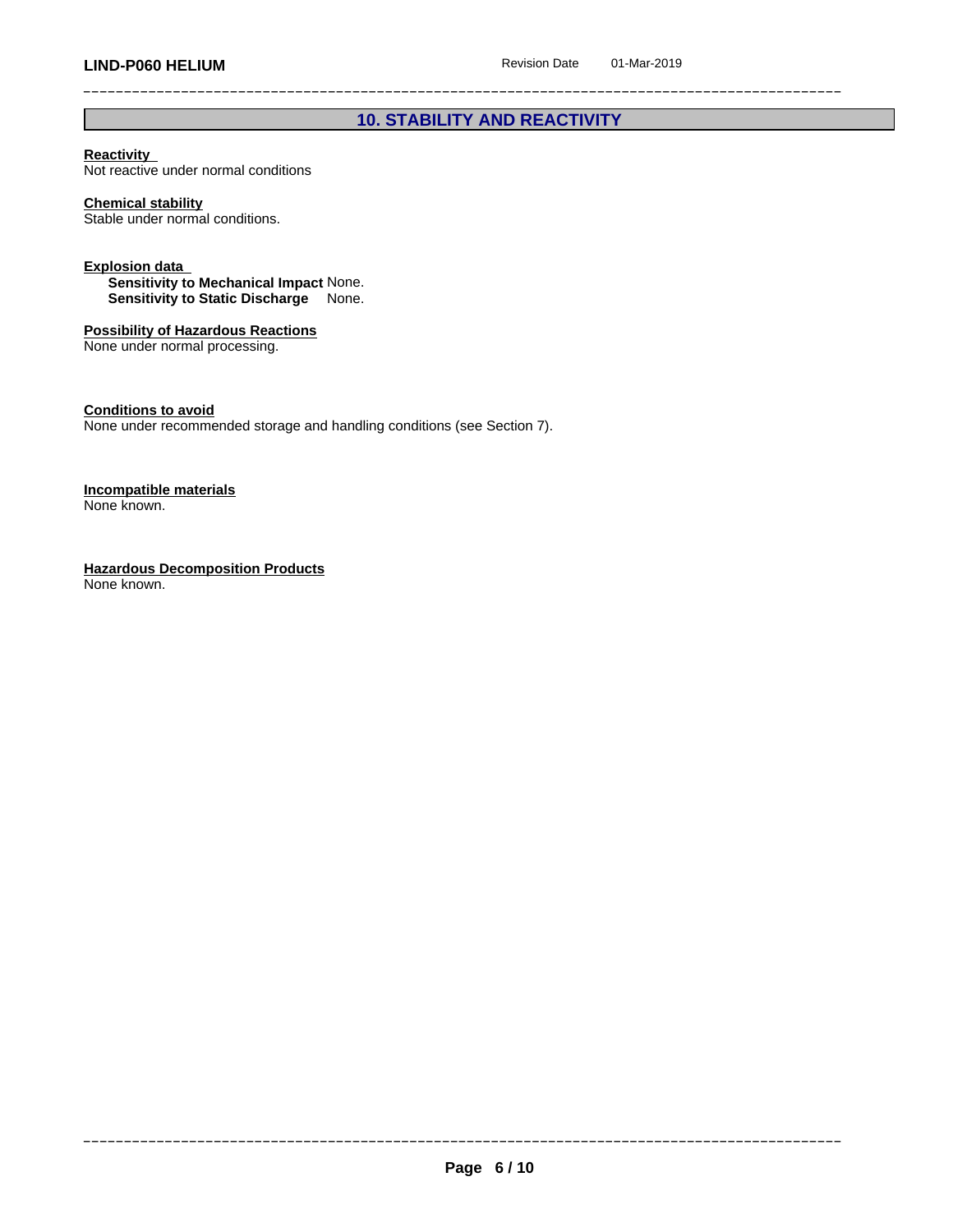# \_\_\_\_\_\_\_\_\_\_\_\_\_\_\_\_\_\_\_\_\_\_\_\_\_\_\_\_\_\_\_\_\_\_\_\_\_\_\_\_\_\_\_\_\_\_\_\_\_\_\_\_\_\_\_\_\_\_\_\_\_\_\_\_\_\_\_\_\_\_\_\_\_\_\_\_\_\_\_\_\_\_\_\_\_\_\_\_\_\_\_\_\_ **LIND-P060 HELIUM** Revision Date 01-Mar-2019 **11. TOXICOLOGICAL INFORMATION Information on likely routes of exposure Inhalation** Product is a simple asphyxiant. **Skin contact** No data available **Eye contact** No data available **Ingestion** Not an expected route of exposure. **Information on toxicological effects Symptoms** Simple asphyxiant. May cause suffocation by displacing the oxygen in the air. Exposure to oxygen-deficient atmosphere (<=19.5%) may cause dizziness, drowsiness, nausea, vomiting, excess salivation, diminished mental alertness, loss of consciousness and death. Exposure to atmospheres containing 8-10% or less oxygen will bring about unconsciousness without warning and so quickly that the individuals cannot help or protect themselves. Lack of sufficient oxygen may cause serious injury or death.**Delayed and immediate effects as well as chronic effects from short and long-term exposure Irritation**<br> **I**rritation<br> **Sensitization**<br> **I** Not classified. Not classified.<br>Not classified. **Germ cell mutagenicity**<br>**Carcinogenicity** This product does not contain any carcinogens or potential carcinogens listed by OSHA, IARC or NTP. **Reproductive toxicity** Not classified. **Developmental Toxicity** Not classified. **STOT** - single exposure<br> **STOT** - repeated exposure<br>
Not classified. **STOT** - **repeated exposure** Not classified<br> **Chronic toxicity** None known. **Chronic toxicity None known.**<br> **Not applicable.** Not applicable. **Aspiration hazard Numerical measures of toxicity Product Information Oral LD50** No information available **Dermal LD50** No information available

# **12. ECOLOGICAL INFORMATION**

**Ecotoxicity** No known acute aquatic toxicity.

**Inhalation LC50** No information available

#### **Persistence and degradability** Not applicable.

**Bioaccumulation** No information available.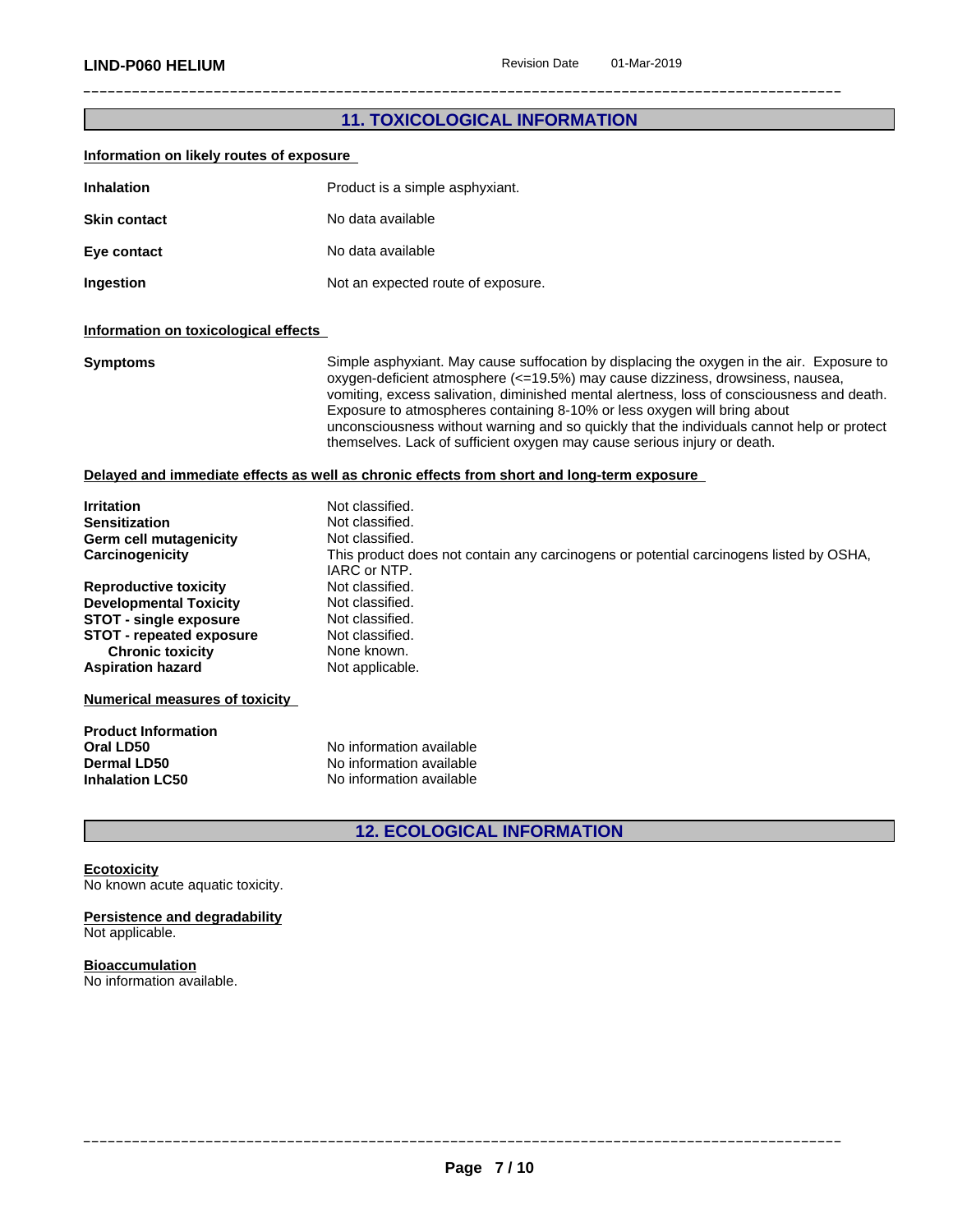# **13. DISPOSAL CONSIDERATIONS**

# **Waste treatment methods**

**Disposal of wastes Do not attempt to dispose of residual waste or unused quantities. Return in the shipping** container PROPERLY LABELED WITH ANY VALVE OUTLET PLUGS OR CAPS SECURED AND VALVE PROTECTION CAP IN PLACE to Messer for proper disposal.

# **14. TRANSPORT INFORMATION**

# **DOT**

| UN/ID no.                       | UN1046                  |
|---------------------------------|-------------------------|
| Proper shipping name            | Helium, compressed      |
| <b>Hazard Class</b>             | 22                      |
| <b>Description</b>              | UN1046, Helium, compres |
| <b>Emergency Response Guide</b> | 121                     |
| Number                          |                         |

# **TDG**

| UN/ID no.            | UN1046                          |
|----------------------|---------------------------------|
| Proper shipping name | Helium, compressed              |
| <b>Hazard Class</b>  | 2.2                             |
| <b>Description</b>   | UN1046, Helium, compressed, 2.2 |

# **IATA**

| UN/ID no.                 | UN1046                          |
|---------------------------|---------------------------------|
| Proper shipping name      | Helium, compressed              |
| <b>Hazard Class</b>       | 2.2                             |
| <b>ERG Code</b>           | 2L                              |
| <b>Special Provisions</b> | A69                             |
| <b>Description</b>        | UN1046, Helium, compressed, 2.2 |

UN1046, Helium, compressed, 2.2

# **IMDG**

**UN/ID no.**<br> **Proper shipping name** Helium, compressed **Proper shipping name Hazard Class** 2.2<br> **EmS-No.** F-C **EmS-No.** F-C, S-V<br>**Description** UN1046,

UN1046, Helium, compressed, 2.2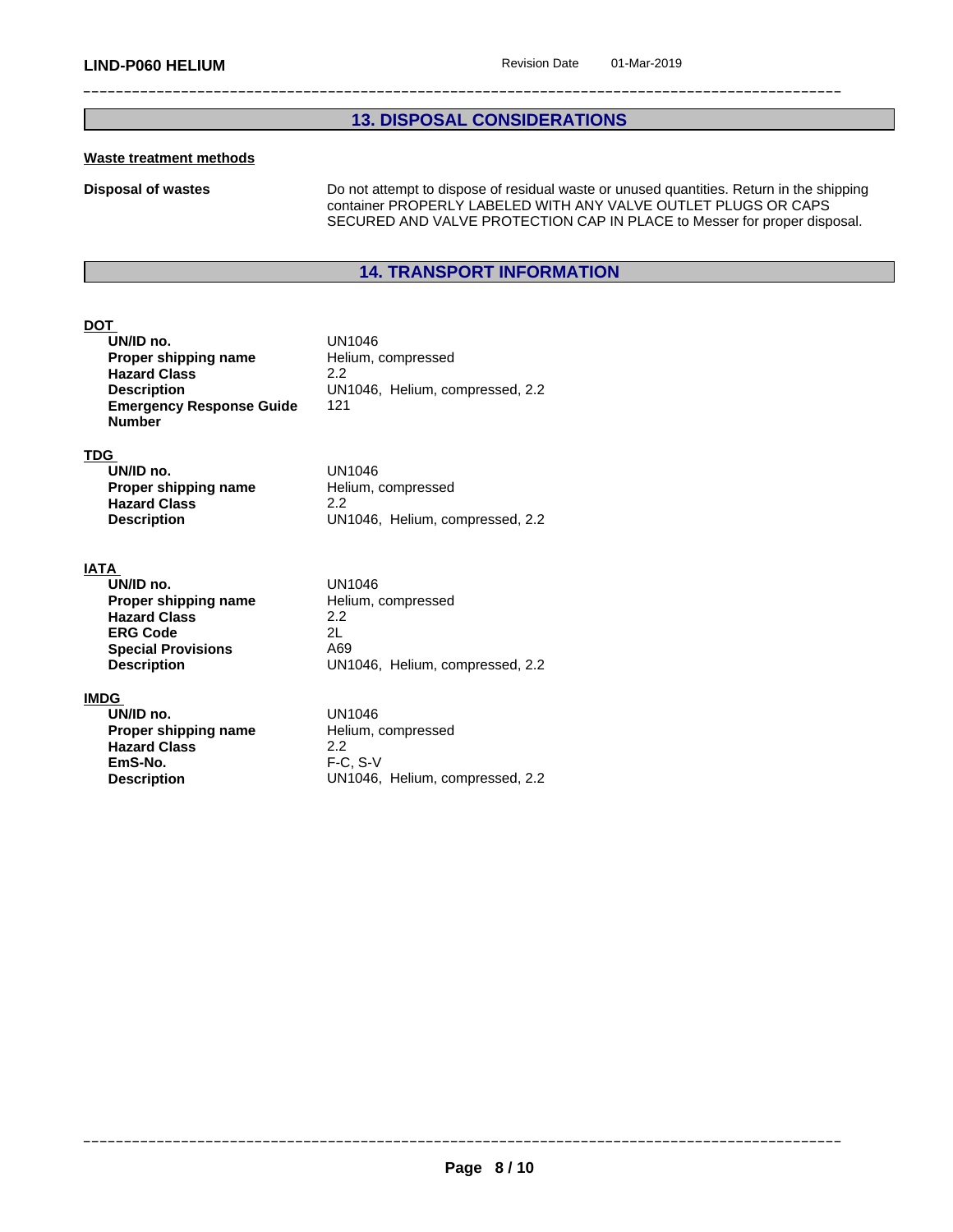# **15. REGULATORY INFORMATION**

# **INTERNATIONAL INVENTORIES**

| TSCA                 | Complies |
|----------------------|----------|
| <b>DSL/NDSL</b>      | Complies |
| <b>EINECS/ELINCS</b> | Complies |

# **Legend:**

**TSCA** - United States Toxic Substances Control Act Section 8(b) Inventory **DSL/NDSL** - Canadian Domestic Substances List/Non-Domestic Substances List **EINECS/ELINCS** - European Inventory of Existing Chemical Substances/European List of Notified Chemical Substances

# **US FEDERAL REGULATIONS**

## **SARA 313**

Section 313 of Title III of the Superfund Amendments and Reauthorization Act of 1986 (SARA). This product does not contain any chemicals which are subject to the reporting requirements of the Act and Title 40 of the Code of Federal Regulations, Part 372.

#### **SARA 311/312 Hazard Categories**

Should this product meet EPCRA 311/312 reporting criteria at 40 CFR 370, refer to Section 2 of this SDS for appropriate classifications.

# **CERCLA**

This material, as supplied, does not contain any substances regulated as hazardous substances under the Comprehensive Environmental Response Compensation and Liability Act (CERCLA) (40 CFR 302) or the Superfund Amendments and Reauthorization Act (SARA) (40 CFR 355). There may be specific reporting requirements at the local, regional, or state level pertaining to releases of this material.

#### **Clean Air Act,Section 112 Hazardous Air Pollutants (HAPs) (see 40 CFR 61)**

This product does not contain any substances regulated as hazardous air pollutants (HAPS) under Section 112 of the Clean Air Act Amendments of 1990.

### **CWA** (Clean Water Act)

This product does not contain any substances regulated as pollutants pursuant to the Clean Water Act (40 CFR 122.21 and 40 CFR 122.42)

#### **Risk and Process Safety Management Programs**

This material, as supplied, does not contain any regulated substances with specified thresholds under 40 CFR Part 68. This product does not contain any substances regulated as Highly Hazardous Chemicals pursuant to the 29 CFR Part 1910.110.

# **US STATE REGULATIONS**

#### **California Proposition 65**

This product does not contain any Proposition 65 chemicals

#### **U.S. State Right-to-Know Regulations**

| <b>Chemical Name</b> | New<br><b>Jersey</b> | issachusetts<br>ша | ∍.<br>ั∽ <u>∾</u> ∪vania |
|----------------------|----------------------|--------------------|--------------------------|
| <br>Helium           |                      |                    |                          |
| $7440 - 59 - 1$      |                      |                    |                          |